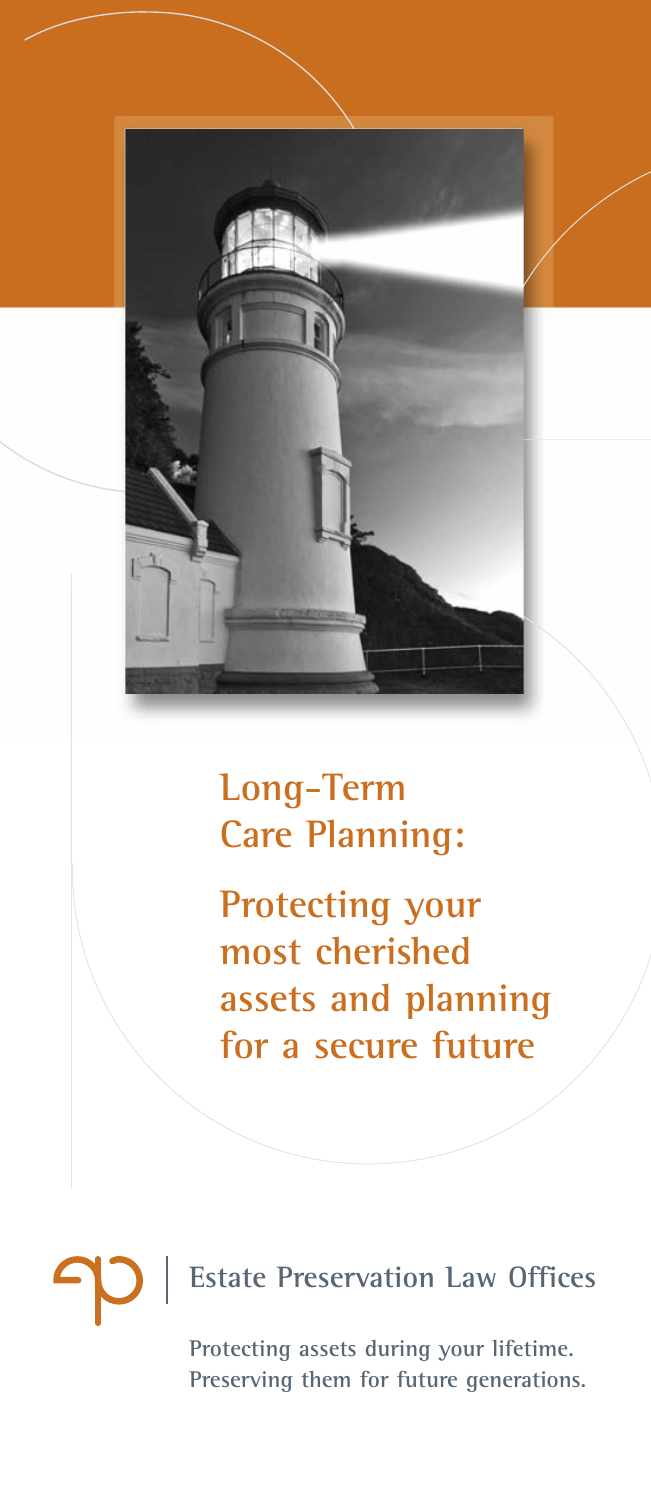#### **Long-Term Care Protection and Financial Concerns Take Center Stage for Seniors**

Protecting assets and financial security are among the many concerns people have as they age. Common questions include:

- How will I manage financially if my spouse or other loved one needs assisted living or nursing home care?
- Will I have enough money to care for myself?
- Will 1 be able to keep my home?
- Will I be able to leave anything to my family?
- In protecting assets, will I have to sacrifice the quality of my care?
- How are the ever-changing federal and state Medicaid regulations going to affect me?

At Estate Preservation Law Offices, we combine our expertise in Elder Law and long-term care issues with compassion and insight into your unique situation. We provide you with specialized planning that preserves assets while providing you with peace of mind.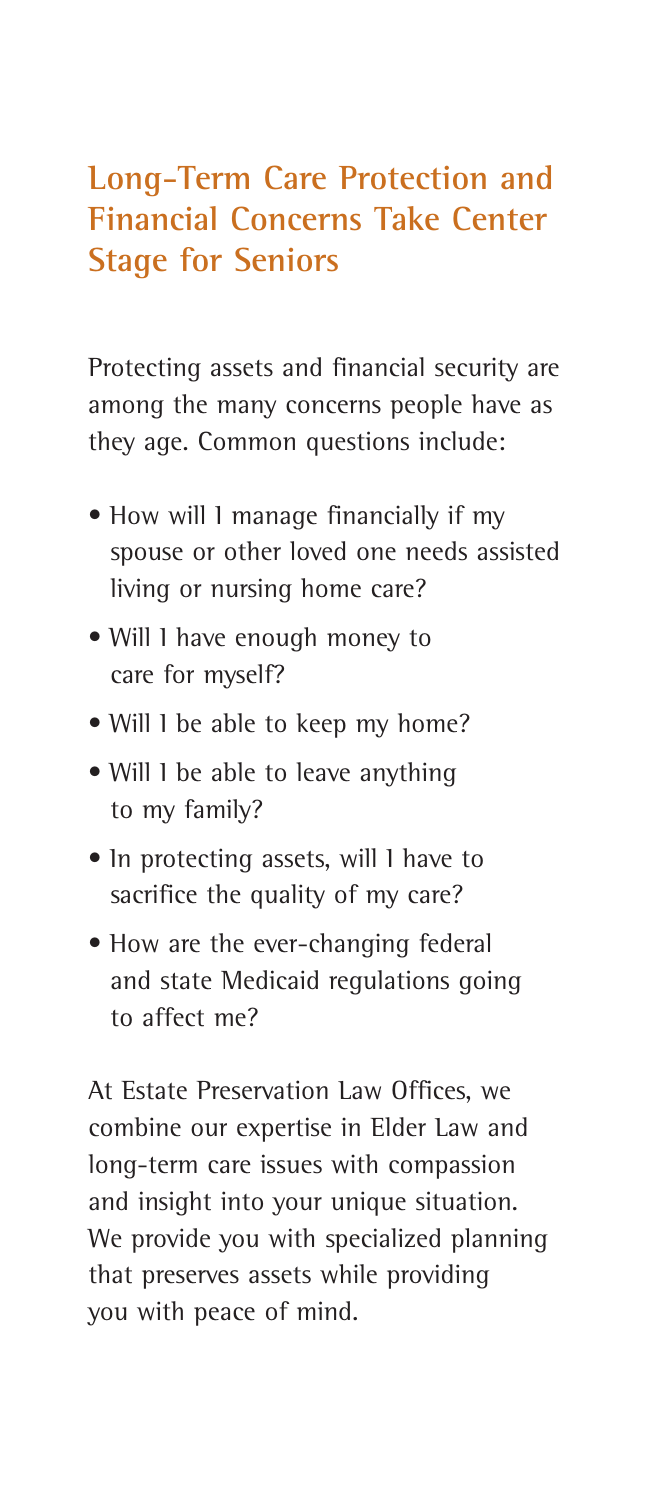

**Long-Term Care Planning: Protecting your most cherished assets and planning for a secure future**

#### **Protecting Your Lifestyle and Preserving Your Legacy**

The baby boomer generation and today's elders are actually redefining retirement. Hardworking and diligent, many have accumulated wealth and assets, determined to preserve their lifestyles while ensuring they can leave a legacy for their heirs. Yet, as people age, health becomes a major concern and many face unprecedented challenges when it comes to planning for their futures.

Maybe, like many others, you worry about financial security—and how to protect your home and other cherished assets—when rising living and healthcare costs could deplete your finances. You may also wonder how to afford long-term care, if needed, while preserving a legacy for your loved ones.

It's a sad fact: seniors who are facing imminent long-term care situations and who have not planned adequately could conceivably lose everything. At Estate Preservation Law Offices, we offer planning services that provide you with peace of mind.

### **Creative Planning Solutions for Clients and Their Families**

We are sensitive to our clients' concerns: that's important as we work to build a trusting relationship with you and your family. We answer all your questions, analyze your specific financial and healthcare situation, and provide you with legal counsel and creative planning solutions.

We assist you in navigating the ever-changing federal and state Medicaid laws, and we counsel you on options available to protect your assets. Qualifying for long-term care benefits, including Medicaid, is mired in red tape. We handle the application process for you from start to finish. And, we continue to work with you to maintain and safeguard your eligibility.

*At Estate Preservation Law Offices, we understand the importance of working with a team of advisors. Effective collaboration with financial and tax specialists and healthcare advocates is a crucial part of the planning process.*

#### **Elder Law, Long-Term Care and Medicaid Planning Services**

- Estate plans integrating long-term care components
- Specialized planning techniques to protect assets, including trusts and gifting strategies
- Coordinating the application process for Medicaid/MassHealth and other programs
- Customized assessments for a range of scenarios, from clients planning for the future to those facing an imminent nursing home stay

From simple issues to complex problems, we have solutions for you. Clients come to Estate Preservation Law Offices for results, and we deliver.

**For your peace of mind and for the right legal solutions to your unique challenges, call us today at 508.751.5010 or visit us at www.estatepreservationlaw.com.**